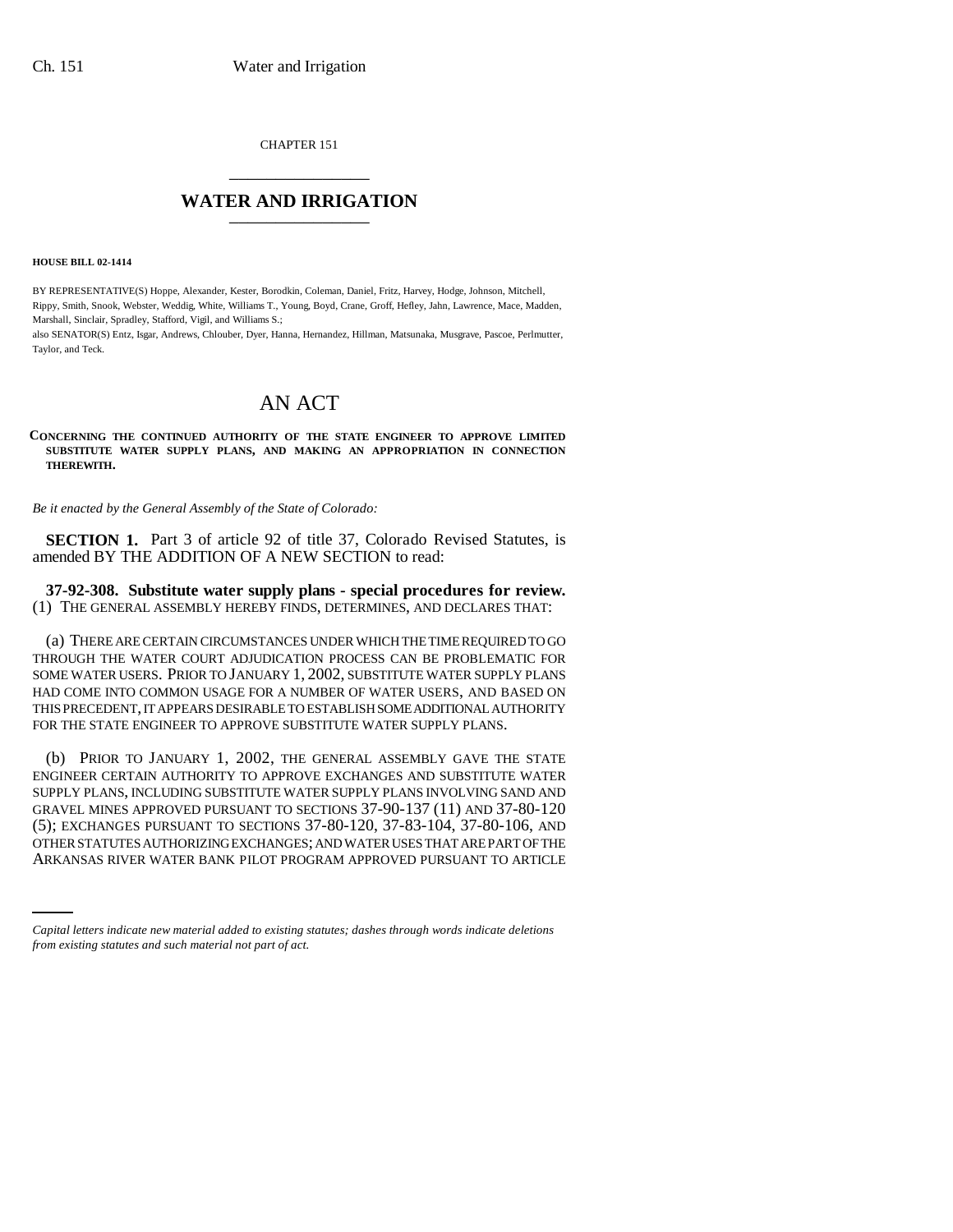80.5 OF THIS TITLE; AND THIS SECTION SHALL NOT APPLY TO SUCH PLANS AND EXCHANGES.

(c) PRIOR TO JANUARY 1, 2002, THE GENERAL ASSEMBLY GAVE THE STATE ENGINEER ADMINISTRATIVE AUTHORITY TO REGULATE WELLS UPON PROMULGATION OF RULES FOR A RIVER BASIN OR AQUIFER, SUBJECT TO THE REVIEW OF THE WATER JUDGE AS PROVIDED IN SECTION 37-92-501 (3); AND NOTHING IN THIS SECTION SHALL BE CONSTRUED TO MODIFY SUCH AUTHORITY.

(2) IN ADDITION TO THE AUTHORITY PREVIOUSLY GRANTED TO THE STATE ENGINEER, LISTED IN SUBSECTION (1) OF THIS SECTION, THE STATE ENGINEER IS AUTHORIZED TO REVIEW AND APPROVE SUBSTITUTE WATER SUPPLY PLANS THAT ALLOW OUT-OF-PRIORITY DIVERSIONS ONLY UNDER THE CIRCUMSTANCES AND PURSUANT TO THE PROCEDURES SET FORTH IN THIS SECTION.

(3) FOR SUBSTITUTE WATER SUPPLY PLANS APPROVED BY THE STATE ENGINEER IN WRITING PRIOR TO JANUARY 1, 2002, THE STATE ENGINEER MAY APPROVE ONE RENEWAL OF SUCH PLAN ON THE SAME OR SIMILAR TERMS AS THOSE CONTAINED IN THE PREVIOUS APPROVAL OF SUCH PLAN. THE RENEWAL PLAN REQUEST MAY INCLUDE AMENDMENTS TO THE PREVIOUSLY APPROVED PLAN SO LONG AS THE AMENDMENTS ADDRESS THE SAME WATER USES OR PROJECTS AS WERE INCLUDED IN THE PREVIOUSLY APPROVED PLAN. SUCH RENEWAL MAY NOT EXTEND PAST DECEMBER 31, 2002. AFTER SUCH DATE, THE PLAN SHALL COMPLY WITH THE PROVISIONS OF SUBSECTION (4) OR (5) OF THIS SECTION IN ORDER TO CONTINUE OPERATION AS A SUBSTITUTE WATER SUPPLY PLAN. RENEWAL OF A PREVIOUSLY APPROVED SUBSTITUTE WATER SUPPLY PLAN PURSUANT TO THIS SUBSECTION (3) SHALL NOT REQUIRE NOTICE TO OTHER WATER USERS. NEITHER THE APPROVAL NOR THE DENIAL OF A SUBSTITUTE WATER SUPPLY PLAN BY THE STATE ENGINEER SHALL CREATE ANY PRESUMPTIONS, SHIFT THE BURDEN OF PROOF, OR BE A DEFENSE IN ANY LEGAL ACTION THAT MAY BE INITIATED CONCERNING A RENEWED SUBSTITUTE WATER SUPPLY PLAN.

(4) (a) BEGINNING JANUARY 1,2002, IF AN APPLICATION FOR APPROVAL OF A PLAN FOR AUGMENTATION HAS BEEN FILED WITH A WATER COURT AND THE COURT HAS NOT ISSUED A DECREE, THE STATE ENGINEER MAY APPROVE THE TEMPORARY OPERATION OF SUCH PLAN AS A SUBSTITUTE WATER SUPPLY PLAN IF THE FOLLOWING CONDITIONS ARE MET:

(I) THE WATER COURT APPLICANT HAS FILED A REQUEST FOR APPROVAL OF THE SUBSTITUTE WATER SUPPLY PLAN WITH THE STATE ENGINEER;

(II) THE APPLICANT HAS PROVIDED WRITTEN NOTICE OF THE REQUEST FOR APPROVAL OF THE SUBSTITUTE WATER SUPPLY PLAN BY FIRST-CLASS MAIL OR ELECTRONIC MAIL TO ALL PARTIES WHO HAVE FILED A STATEMENT OF OPPOSITION TO THE PLAN IN WATER COURT AND PROOF OF SUCH NOTICE IS FILED WITH THE STATE ENGINEER;

(III) THE STATE ENGINEER HAS GIVEN THE OPPOSERS IN THE WATER COURT CASE THIRTY DAYS AFTER THE DATE OF MAILING OF SUCH NOTICE TO FILE COMMENTS ON THE SUBSTITUTE WATER SUPPLY PLAN. SUCH COMMENTS SHALL INCLUDE ANY CLAIM OF INJURY OR ANY TERMS AND CONDITIONS THAT SHOULD BE IMPOSED UPON THE PLAN TO PREVENT INJURY TO AN OPPOSER'S WATER RIGHTS OR DECREED CONDITIONAL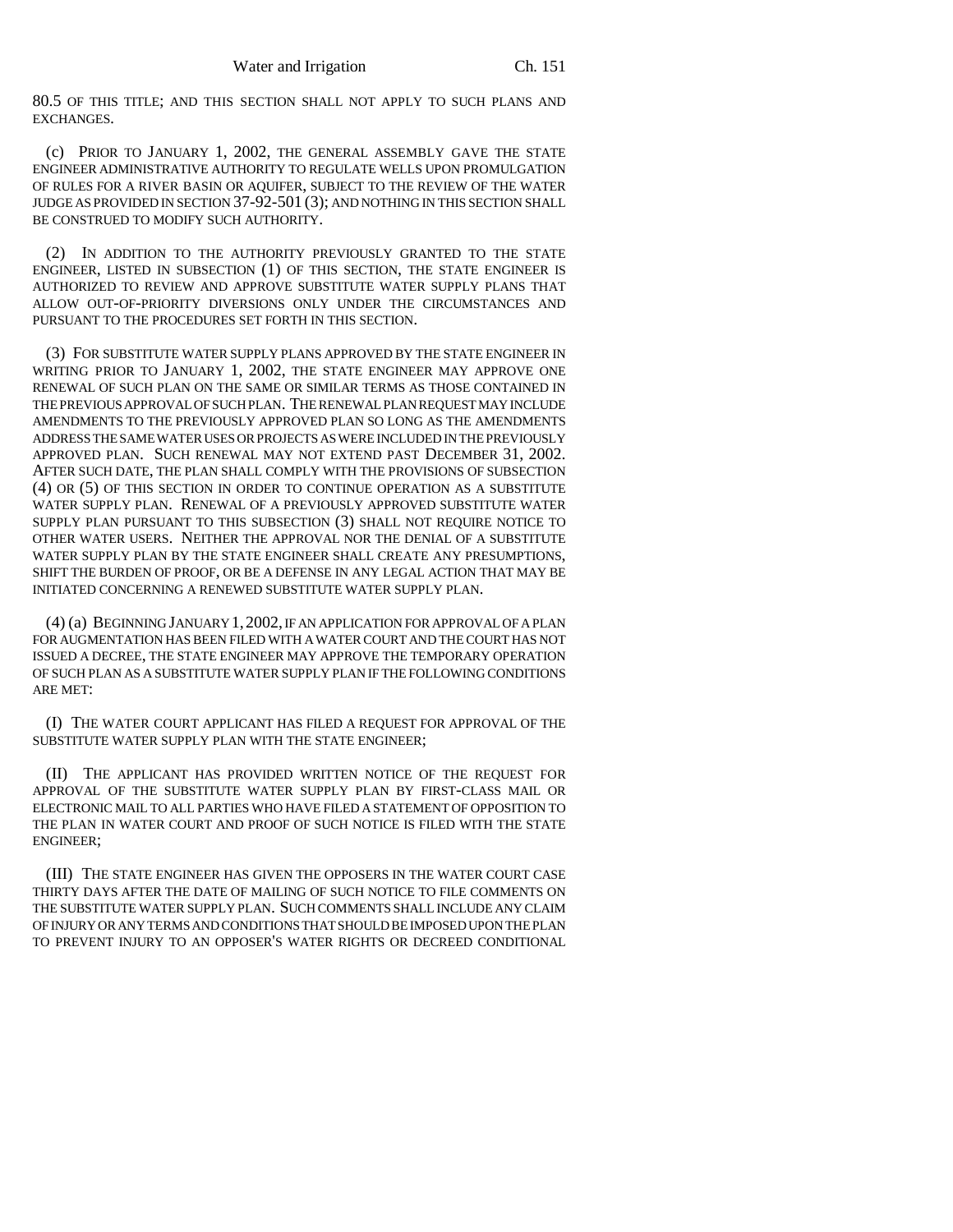## Ch. 151 Water and Irrigation

WATER RIGHTS AND ANY OTHER INFORMATION AN OPPOSER WISHES THE STATE ENGINEER TO CONSIDER IN REVIEWING THE SUBSTITUTE WATER SUPPLY PLAN REQUEST.

(IV) THE STATE ENGINEER, AFTER CONSIDERATION OF THE COMMENTS FROM ANY WATER COURT OPPOSER, HAS DETERMINED THAT THE OPERATION AND ADMINISTRATION OF SUCH PLAN WILL REPLACE ALL OUT-OF-PRIORITY DEPLETIONS IN TIME, LOCATION, AND AMOUNT IN A MANNER THAT WILL PREVENT INJURY TO OTHER WATER RIGHTS AND DECREED CONDITIONAL WATER RIGHTS, INCLUDING WATER QUALITY AND CONTINUITY TO MEET THE REQUIREMENTS OF USE TO WHICH THE SENIOR APPROPRIATION HAS NORMALLY BEEN PUT, PURSUANT TO SECTION 37-80-120(3), AND WILL NOT IMPAIR COMPLIANCE WITH ANY INTERSTATE COMPACTS. THE STATE ENGINEER SHALL IMPOSE SUCH TERMS AND CONDITIONS AS ARE NECESSARY TO ENSURE THAT THESE STANDARDS ARE MET. IN MAKING SUCH DETERMINATIONS, THE STATE ENGINEER SHALL NOT BE REQUIRED TO HOLD ANY FORMAL HEARINGS OR CONDUCT ANY OTHER FORMAL PROCEEDINGS, BUT MAY CONDUCT A HEARING OR FORMAL PROCEEDING IF THE STATE ENGINEER FINDS IT NECESSARY TO ADDRESS THE ISSUES.

(b) A SUBSTITUTE WATER SUPPLY PLAN APPROVED PURSUANT TO THIS SUBSECTION (4) SHALL NOT BE APPROVED FOR A PERIOD OF MORE THAN ONE YEAR; EXCEPT THAT AN APPLICANT MAY REQUEST THE RENEWAL OF A PLAN BY REPEATING THE APPLICATION PROCESS DESCRIBED IN THIS SUBSECTION (4). IF AN APPLICANT REQUESTS A RENEWAL OF A PLAN THAT WOULD EXTEND THE PLAN PAST THREE YEARS FROM THE INITIAL DATE OF APPROVAL, THE APPLICANT SHALL DEMONSTRATE TO THE STATE ENGINEER THAT THE DELAY IN OBTAINING A WATER COURT DECREE IS JUSTIFIABLE AND THAT NOT BEING ABLE TO CONTINUE OPERATING UNDER A SUBSTITUTE WATER SUPPLY PLAN UNTIL A DECREE IS ENTERED WILL CAUSE UNDUE HARDSHIP TO THE APPLICANT. IF AN APPLICANT REQUESTS RENEWAL OF A PLAN THAT WOULD EXTEND THE PLAN PAST FIVE YEARS FROM THE INITIAL DATE OF APPROVAL, THE APPLICANT SHALL DEMONSTRATE TO THE WATER JUDGE IN THE APPLICABLE WATER DIVISION THAT THE DELAY IN OBTAINING A DECREE HAS BEEN JUSTIFIABLE AND THAT NOT BEING ABLE TO CONTINUE OPERATING UNDER A SUBSTITUTE WATER SUPPLY PLAN UNTIL A DECREE IS ENTERED WILL CAUSE UNDUE HARDSHIP TO THE APPLICANT.

(c) WHEN THE STATE ENGINEER APPROVES OR DENIES A SUBSTITUTE WATER SUPPLY PLAN, THE STATE ENGINEER SHALL SERVE A COPY OF THE DECISION ON ALL PARTIES TO THE PENDING WATER COURT APPLICATION BY FIRST-CLASS MAIL. NEITHER THE APPROVAL NOR THE DENIAL BY THE STATE ENGINEER SHALL CREATE ANY PRESUMPTIONS, SHIFT THE BURDEN OF PROOF, OR SERVE AS A DEFENSE IN THE PENDING WATER COURT CASE OR ANY OTHER LEGAL ACTION THAT MAY BE INITIATED CONCERNING THE SUBSTITUTE WATER SUPPLY PLAN. ANY APPEAL OF A DECISION MADE BY THE STATE ENGINEER CONCERNING A SUBSTITUTE WATER SUPPLY PLAN PURSUANT TO THIS SUBSECTION (4) SHALL BE TO THE WATER JUDGE OF THE APPLICABLE WATER DIVISION WITHIN THIRTY DAYS AND SHALL BE CONSOLIDATED WITH THE APPLICATION FOR APPROVAL OF THE PLAN FOR AUGMENTATION.

(5) (a) BEGINNING JANUARY 1, 2002, FOR NEW WATER USE PLANS INVOLVING OUT-OF-PRIORITY DIVERSIONS, IF NO APPLICATION FOR APPROVAL OF A PLAN FOR AUGMENTATION HAS BEEN FILED WITH A WATER COURT AND THE WATER USE PROPOSED AND THE DEPLETIONS ASSOCIATED WITH SUCH WATER USE WILL BE FOR A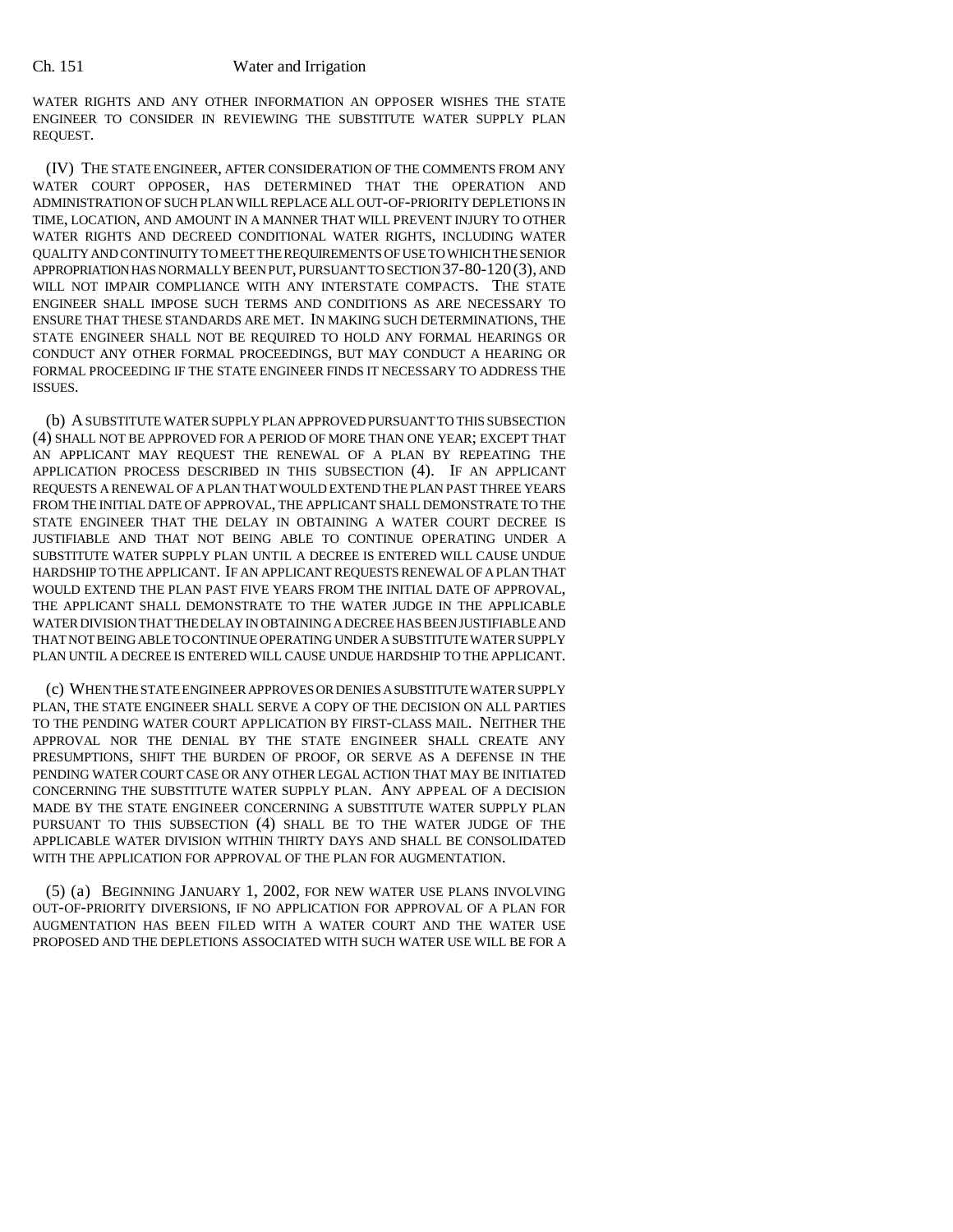LIMITED DURATION NOT TO EXCEED FIVE YEARS, THE STATE ENGINEER MAY APPROVE SUCH PLAN AS A SUBSTITUTE WATER SUPPLY PLAN IF THE FOLLOWING CONDITIONS ARE MET:

(I) THE APPLICANT HAS FILED A REQUEST FOR APPROVAL OF THE SUBSTITUTE WATER SUPPLY PLAN WITH THE STATE ENGINEER;

(II) THE APPLICANT HAS PROVIDED WRITTEN NOTICE OF THE REQUEST FOR APPROVAL OF THE SUBSTITUTE WATER SUPPLY PLAN BY FIRST-CLASS MAIL OR ELECTRONIC MAIL TO ALL PARTIES WHO HAVE SUBSCRIBED TO THE SUBSTITUTE WATER SUPPLY PLAN NOTIFICATION LIST FOR THE WATER DIVISION IN WHICH THE PROPOSED PLAN IS LOCATED AND PROOF OF SUCH NOTICE IS FILED WITH THE STATE ENGINEER;

(III) THE STATE ENGINEER HAS GIVEN THE OWNERS OF WATER RIGHTS AND DECREED CONDITIONAL WATER RIGHTS THIRTY DAYS AFTER THE DATE OF MAILING OF SUCH NOTICE TO FILE COMMENTS ON THE SUBSTITUTE WATER SUPPLY PLAN. SUCH COMMENTS SHALL INCLUDE ANY CLAIM OF INJURY OR ANY TERMS AND CONDITIONS THAT SHOULD BE IMPOSED UPON THE PLAN TO PREVENT INJURY TO A PARTY'S WATER RIGHTS OR DECREED CONDITIONAL WATER RIGHTS AND ANY OTHER INFORMATION THE OPPOSER WISHES THE STATE ENGINEER TO CONSIDER IN REVIEWING THE SUBSTITUTE WATER SUPPLY PLAN REQUEST.

(IV) THE STATE ENGINEER, AFTER CONSIDERATION OF THE COMMENTS FROM ANY OPPOSER, HAS DETERMINED THAT THE OPERATION AND ADMINISTRATION OF SUCH PLAN WILL REPLACE ALL OUT-OF-PRIORITY DEPLETIONS IN TIME, LOCATION, AND AMOUNT IN A MANNER THAT WILL PREVENT INJURY TO OTHER WATER RIGHTS AND DECREED CONDITIONAL WATER RIGHTS, INCLUDING WATER QUALITY AND CONTINUITY TO MEET THE REQUIREMENTS OF USE TO WHICH THE SENIOR APPROPRIATION HAS NORMALLY BEEN PUT, PURSUANT TO SECTION 37-80-120 (3) AND WILL NOT IMPAIR COMPLIANCE WITH ANY INTERSTATE COMPACTS. THE STATE ENGINEER SHALL IMPOSE SUCH TERMS AND CONDITIONS AS ARE NECESSARY TO ENSURE THAT THESE STANDARDS ARE MET. IN MAKING THE DETERMINATIONS SPECIFIED IN THIS SUBPARAGRAPH (IV), THE STATE ENGINEER SHALL NOT BE REQUIRED TO HOLD ANY FORMAL HEARINGS OR CONDUCT ANY OTHER FORMAL PROCEEDINGS, BUT MAY CONDUCT A HEARING OR FORMAL PROCEEDING IF THE STATE ENGINEER FINDS IT NECESSARY TO ADDRESS THE ISSUES.

(b) A SUBSTITUTE WATER SUPPLY PLAN APPROVED PURSUANT TO THIS SUBSECTION (5) SHALL NOT BE APPROVED FOR A PERIOD OF MORE THAN ONE YEAR; EXCEPT THAT AN APPLICANT MAY REQUEST THE RENEWAL OF A PLAN BY REPEATING THE APPLICATION PROCESS DESCRIBED IN THIS SUBSECTION (5). HOWEVER, IN NO EVENT SHALL ANY PLAN APPROVED PURSUANT TO THIS SUBSECTION (5) BE RENEWED BEYOND FIVE YEARS AFTER THE INITIAL DATE OF APPROVAL.

(c) WHEN THE STATE ENGINEER APPROVES OR DENIES A SUBSTITUTE WATER SUPPLY PLAN, THE STATE ENGINEER SHALL SERVE A COPY OF THE DECISION ON ALL PARTIES TO THE APPLICATION BY FIRST-CLASS MAIL OR, IF SUCH PARTIES HAVE SO ELECTED, BY ELECTRONIC MAIL. NEITHER THE APPROVAL NOR THE DENIAL BY THE STATE ENGINEER SHALL CREATE ANY PRESUMPTIONS, SHIFT THE BURDEN OF PROOF, OR SERVE AS A DEFENSE IN ANY LEGAL ACTION THAT MAY BE INITIATED CONCERNING THE SUBSTITUTE WATER SUPPLY PLAN. ANY APPEAL OF A DECISION MADE BY THE STATE ENGINEER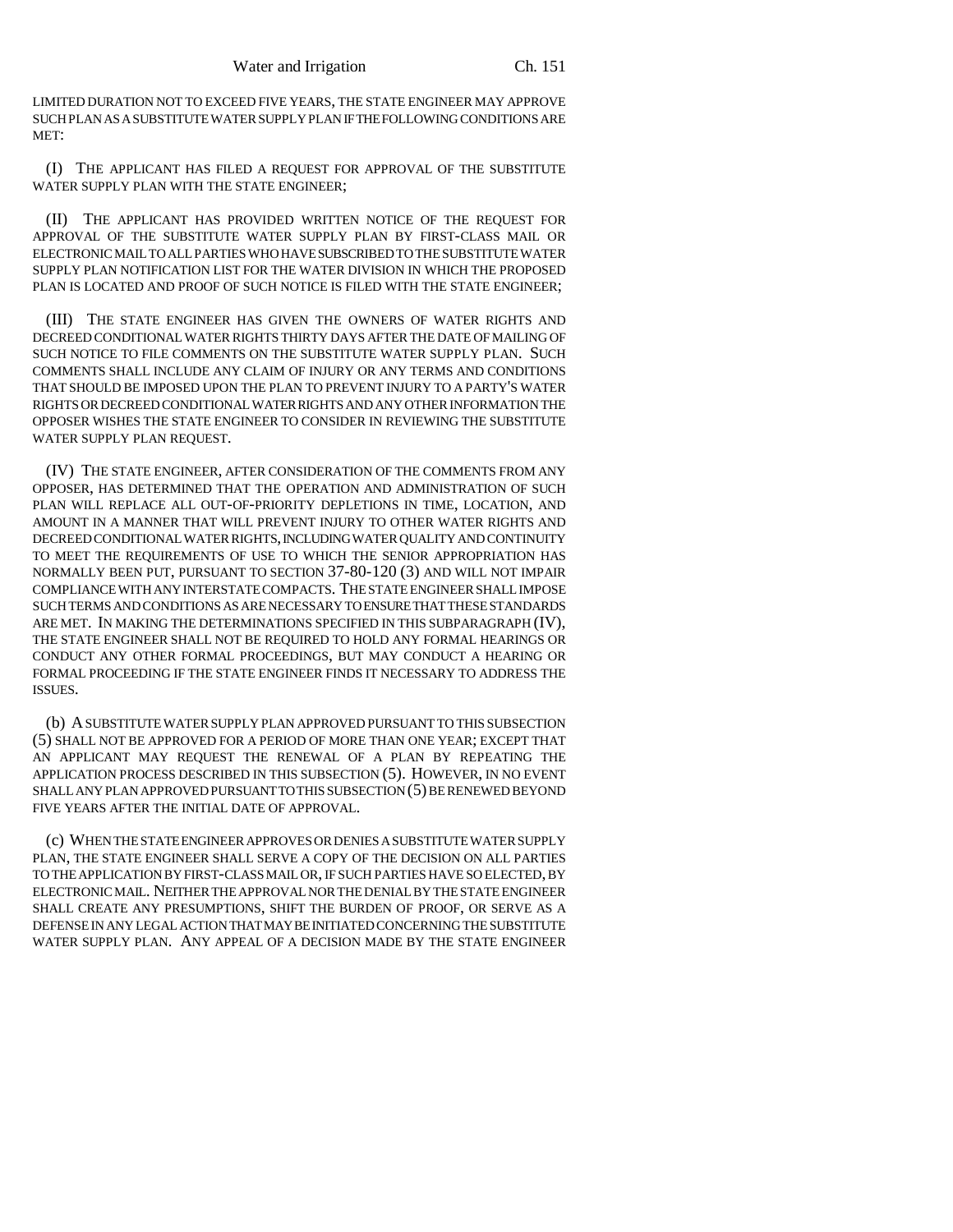## Ch. 151 Water and Irrigation

CONCERNING A SUBSTITUTE WATER SUPPLY PLAN PURSUANT TO THIS SUBSECTION (5) SHALL BE MADE TO THE WATER JUDGE IN THE APPLICABLE WATER DIVISION WITHIN THIRTY DAYS, WHO SHALL HEAR SUCH APPEAL ON AN EXPEDITED BASIS.

(6) THE STATE ENGINEER SHALL ESTABLISH A SUBSTITUTE WATER SUPPLY PLAN NOTIFICATION LIST FOR EACH WATER DIVISION FOR THE PURPOSES OF NOTIFYING INTERESTED PARTIES PURSUANT TO SUBPARAGRAPH (II) OF PARAGRAPH (a) OF SUBSECTION (5) OF THIS SECTION. BEGINNING IN JULY 2002, AND IN JANUARY OF EACH YEAR THEREAFTER, IN ORDER TO ESTABLISH SUCH NOTIFICATION LIST, THE WATER CLERKS IN EACH DIVISION SHALL INCLUDE IN THE WATER COURT RESUME AN INVITATION TO BE INCLUDED ON SUCH NOTIFICATION LIST FOR THE APPLICABLE WATER DIVISION. PERSONS ON THE SUBSTITUTE WATER SUPPLY PLAN NOTIFICATION LIST SHALL RECEIVE NOTICE OF ALL SUBSTITUTE WATER SUPPLY PLANS FILED IN THAT WATER DIVISION PURSUANT TO SUBSECTION (5) OF THIS SECTION BY EITHER FIRST-CLASS MAIL OR, IF A PERSON SO REQUESTS, BY ELECTRONIC MAIL. PERSONS MAY BE REQUIRED TO PAY A FEE, NOT TO EXCEED TWELVE DOLLARS PER YEAR, TO BE PLACED ON THE NOTIFICATION LIST.

(7) BEGINNING JANUARY 1, 2002, THE STATE ENGINEER MAY APPROVE A SUBSTITUTE WATER SUPPLY PLAN IF THE STATE ENGINEER DETERMINES SUCH PLAN IS NEEDED TO ADDRESS AN EMERGENCY SITUATION AND THAT THE PLAN WILL NOT CAUSE INJURY TO THE VESTED WATER RIGHTS OR DECREED CONDITIONAL WATER RIGHTS OF OTHERS OR IMPAIR COMPLIANCE WITH ANY INTERSTATE COMPACT. SUCH PLAN SHALL NOT BE IMPLEMENTED FOR MORE THAN NINETY DAYS. FOR PURPOSES OF THIS SECTION, "EMERGENCY SITUATION" MEANS A SITUATION AFFECTING PUBLIC HEALTH OR SAFETY WHERE A SUBSTITUTE WATER SUPPLY PLAN NEEDS TO BE IMPLEMENTED MORE QUICKLY THAN THE OTHER PROCEDURES SET FORTH IN THIS SECTION ALLOW. IN SUCH SITUATION, NOTICE TO OTHER WATER USERS SHALL NOT BE REQUIRED. NEITHER THE APPROVAL NOR THE DENIAL BY THE STATE ENGINEER SHALL CREATE ANY PRESUMPTIONS, SHIFT THE BURDEN OF PROOF, OR BE A DEFENSE IN ANY LEGAL ACTION THAT MAY BE INITIATED CONCERNING AN EMERGENCY SUBSTITUTE WATER SUPPLY PLAN.

(8) AFTER JULY 1, 2002, WATER USERS REQUESTING APPROVAL OF A NEW PLAN OR A SUBSTITUTE WATER SUPPLY PLAN PURSUANT TO THIS SECTION SHALL PAY A FEE OF THREE HUNDRED DOLLARS. THE FEES SHALL BE USED BY THE STATE ENGINEER FOR THE PUBLISHING AND ADMINISTRATIVE COSTS FOR PROCESSING APPLICATIONS AND RENEWALS AND ADMINISTERING PLANS. SUCH FEES SHALL BE DEPOSITED IN THE GROUND WATER MANAGEMENT CASH FUND PURSUANT TO SECTION 37-80-111.5.

**SECTION 2.** 37-80-111.5 (1) (d), Colorado Revised Statutes, is amended to read:

**37-80-111.5. Fees - water data bank cash fund - division of water resources publication cash fund - satellite monitoring system cash fund - ground water management cash fund - created.** (1) (d) The state engineer shall collect fees pursuant to sections 37-90-105 (3) (a) and (4), 37-90-107 (7) (c) (I) and (7) (d) (I), 37-90-108 (4) and (6), 37-90-116 (1) (a), (1) (c), (1) (h), and (1) (i), 37-90-137 (2), (3) (a), and (3) (c), and 37-92-602 (3) (a) and (5), AND 37-92-308. All such fees shall be transmitted to the state treasurer, who shall credit the same to the division of water resources ground water management cash fund, which is hereby created; except that, of each fee collected pursuant to section  $37-90-107$  (7) (c) (I) and (7) (d) (I) and